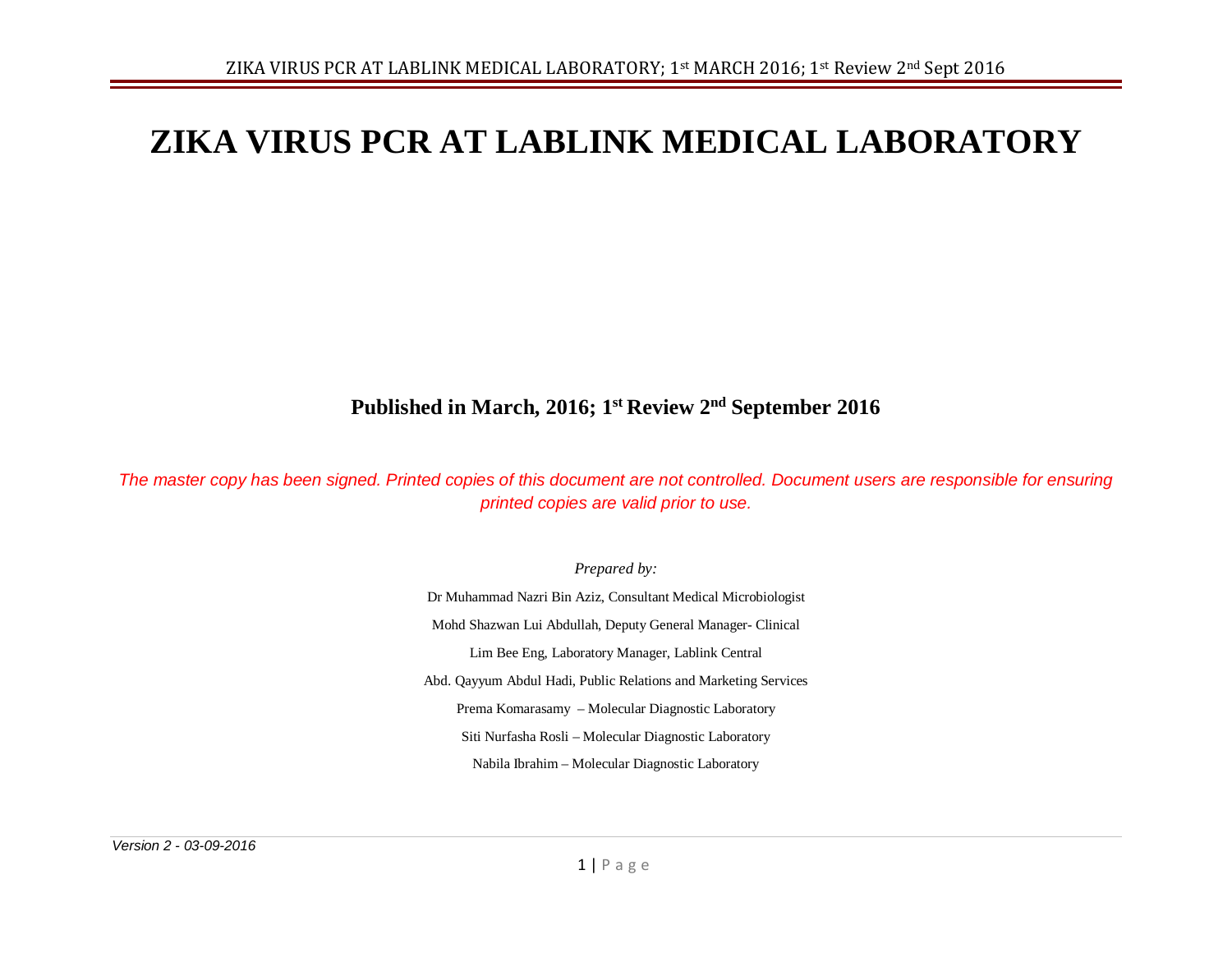# Table of Contents

| No. | Contents                                                                       | Page    |  |  |  |  |
|-----|--------------------------------------------------------------------------------|---------|--|--|--|--|
| 1.  | Zika Virus Disease                                                             | 3       |  |  |  |  |
| 2.  | Case Definition for Zika Virus Infection                                       | 4       |  |  |  |  |
| 3.  | Zika Virus Vector                                                              | 5       |  |  |  |  |
| 4.  | Zika Virus Epidemiology                                                        | $5 - 7$ |  |  |  |  |
| 5.  | Microcephaly and congenital central nervous system malformations               |         |  |  |  |  |
| 6.  | Guillain–Barré syndrome (GBS) and other post-infectious neurological syndromes | 7       |  |  |  |  |
| 7.  | Laboratory diagnosis of Zika virus Infection                                   | $8 - 9$ |  |  |  |  |
|     | Zika Virus PCR                                                                 | 8       |  |  |  |  |
|     | Zika Virus Serology                                                            | 9       |  |  |  |  |
|     | Table 1 : Zika Virus RNA PCR                                                   | 10      |  |  |  |  |
| 8.  | Lablink Testing Algorithm for Molecular Detection of Zika Virus RNA PCR        | 11      |  |  |  |  |
| 9.  | References                                                                     | 12      |  |  |  |  |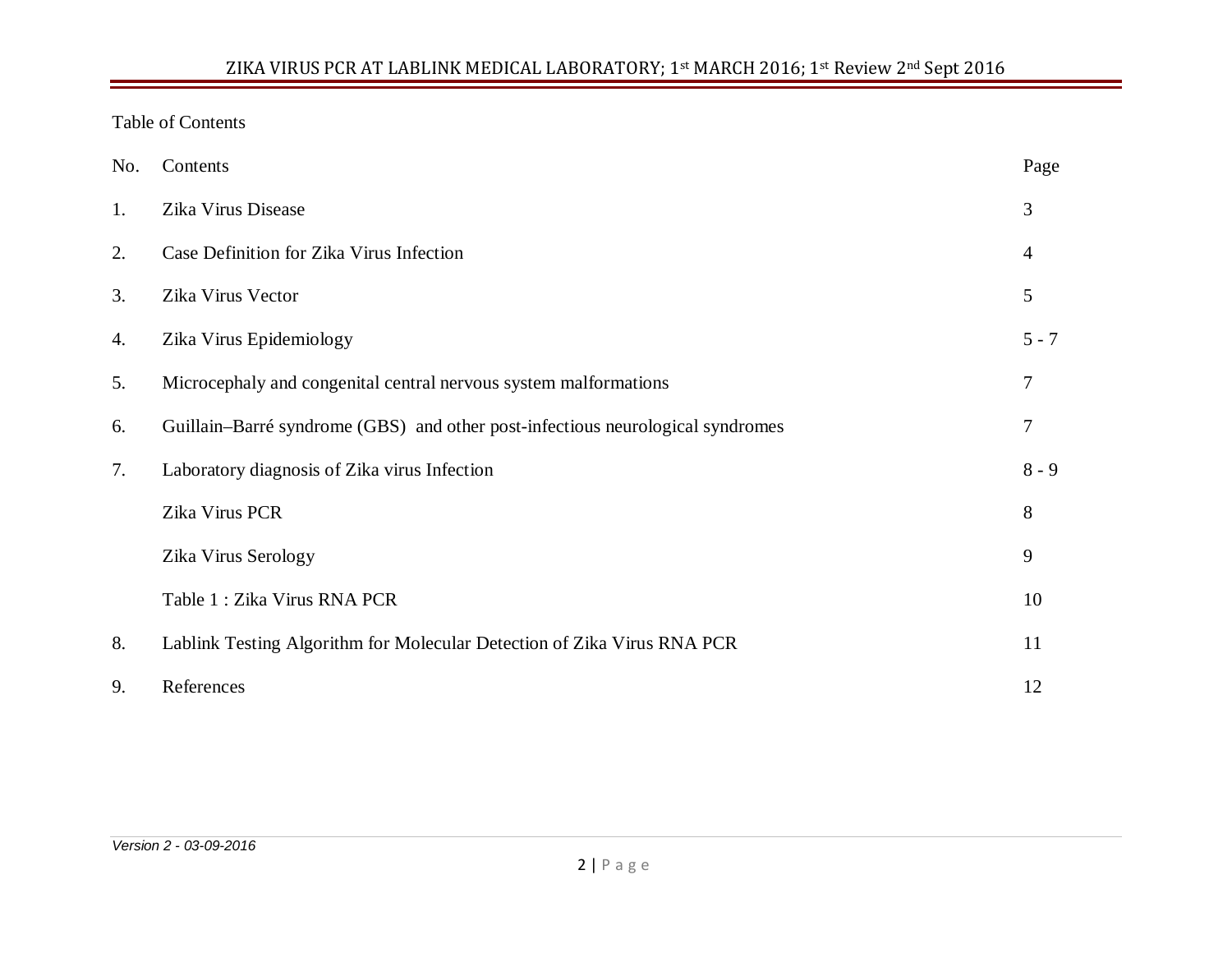#### **1. Zika Virus Disease**

Zika virus (ZIKV) is a mosquito-borne flavivirus related to yellow fever virus, dengue viruses (DENV), and West Nile virus (WNV). It is a single-stranded positive RNA virus (10,794-nt genome) that is closely related to the Spondweni virus and is transmitted by many *Aedes* spp. mosquitoes, including *Ae. africanus*, *Ae. luteocephalus*, *Ae. hensilli*, and *Ae. aegypti*. The virus was identified in rhesus monkeys during sylvatic yellow fever surveillance in the Zika Forest in Uganda in 1947 and was reported in humans in 1952. Human infection is characterized by an influenza-like syndrome that is associated with fever, headache, arthralgia, myalgia, malaise, anorexia, rash, asthenia, retro-orbital pain, oedema, lymphadenopathy, or diarrhea.

The main symptoms of ZIKV disease include:

- a. Low-grade fever  $\left(<38.5^{\circ}\text{C}\right)$
- b. Transient arthritis/arthralgia with possible joint swelling mainly in the smaller joints of the hands and feet
- c. Maculo-papular rash often spreading from the face to the body
- d. Conjunctival hyperaemia or bilateral non-purulent conjunctivitis
- e. General non-specific symptoms such as myalgia, asthenia and headaches.

The incubation period ranges from 3 to 12 days. The disease symptoms are usually mild and last for 2 to 7 days. Infection may go un-recognised or be misdiagnosed as dengue, chikungunya or other viral infections giving fever and rash. Asymptomatic infections are common – as described with flaviviral infections such as dengue and West Nile fever– and only one in four people infected with ZIKV are believed to develop symptoms.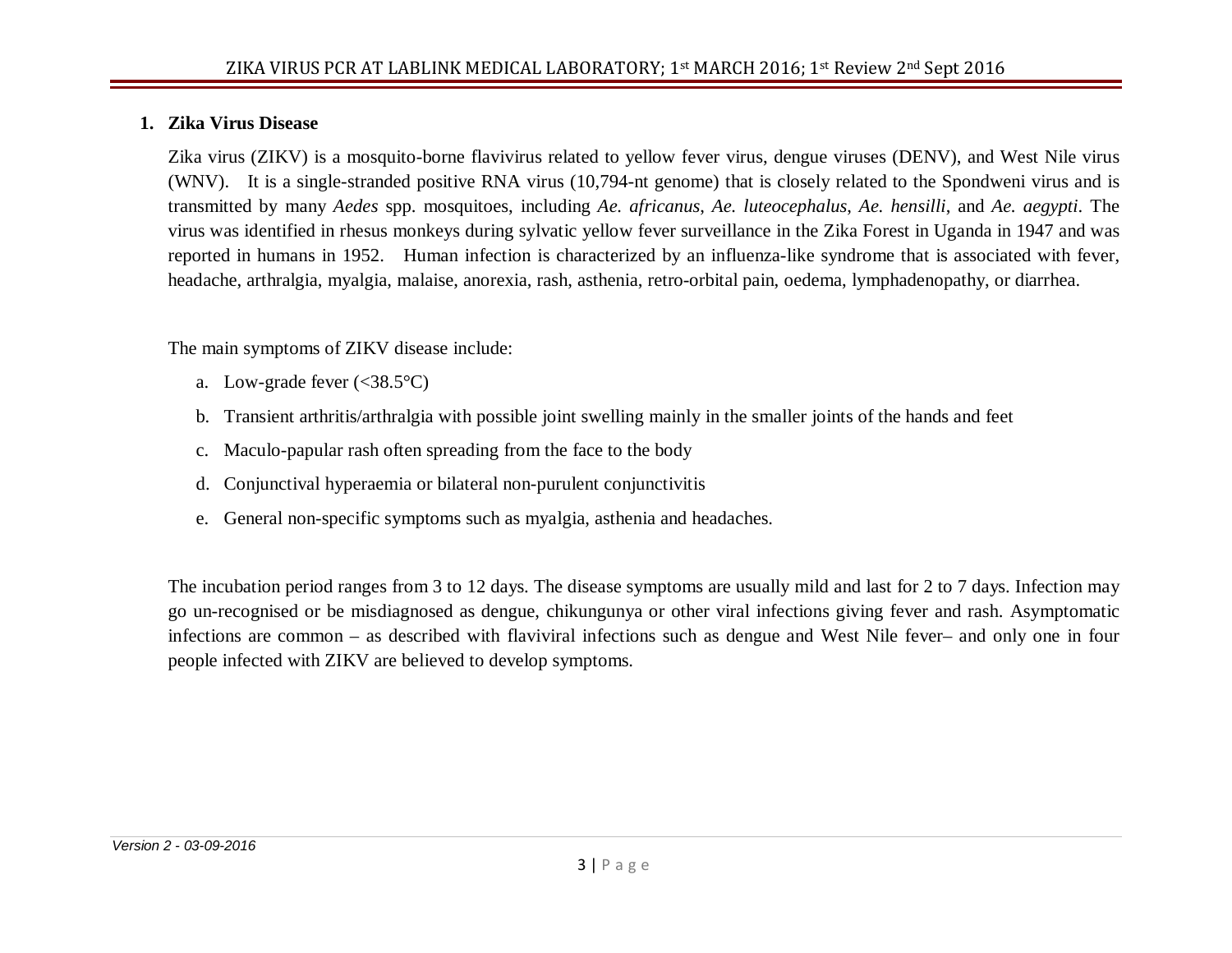#### **2. Case Definition for Zika Virus Infection**

#### **2.1 Suspected Case**

Patient with rash or fever (37.5˚ Celcius) with one or more of the following symptoms (not explained by other medical condition):

Arthralgia or myalgia

Non-purulent conjunctivitis or conjunctival hyperemia

Headache and malaise

Presented with Guillain-barre syndrome or microcephaly (age less than 1 year).

#### **AND,**

A recent history of travelling to the country affected with Zika infection (within 7 days after arrival) or history of contact\* (person who live in the same locality with the suspected case or history of sexual intercourse with person who had travelled to affected countries) with confirm Zika case.

#### **2.2 Confirmed Case**

A suspected case with laboratory positive result for the specific detection of Zika virus (Refer Lablink Medical Laboratory testing algorithm for the diagnosis of Zika).

#### **2.3 Microcephaly**

Diagnosed in utero or post-natally as microcephaly using standard growth chart by medical profession.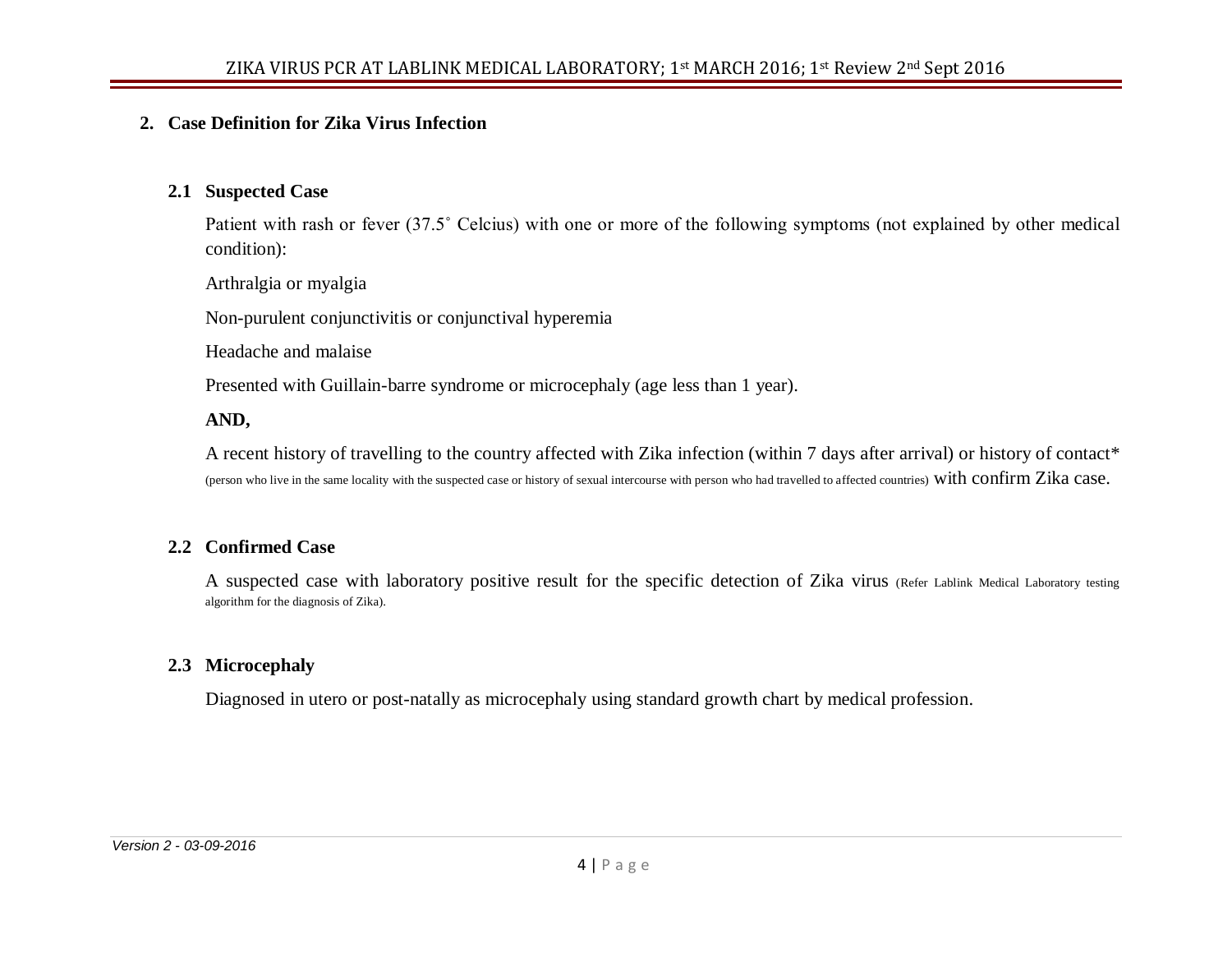# **3. Zika Virus Vector**

In East Africa, ZIKV is maintained in a sylvatic cycle with cyclic epizooty involving non-human primates and a wide variety of sylvatic and peri-domestic *Aedes* mosquitoes. In Asia, *Aedes aegypti* is considered an important vector of ZIKV as the virus has been detected in wild-caught *Aedes aegypti*, and experimental infections show that this species is capable of transmitting ZIKV. During the outbreak in Yap Island in the Federation States of Micronesia, *Aedes hensilii* has been suspected as a vector because of its abundance coinciding with the outbreak. ZIKV was not detected in *Aedes hensilii* captured during this outbreak, but it has been shown to be a potential vector of ZIKV based on evidence from experimental infections. In Singapore, *Aedes albopictus* is also a potential vector of ZIKV, based on data from experimental infections. *Aedes albopictus* has been found naturally infected in Gabon.

# **4. Zika Virus Epidemiology**

Since its first isolation in 1947 in Uganda, serological, epidemiological and entomological studies reported the circulation of the ZIKV in tropical areas of western Africa (Nigeria, Sierra Leone, Ivory Coast, Cameroon and Senegal) and of central Africa (Gabon, Uganda and Central African Republic), in Asia (Pakistan, Indonesia, Philippines, Malaysia, Cambodia and Thailand) and in several islands of the pacific region since 2007 (Micronesia, Cook Islands, French Polynesia, New Caledonia, Guam, Samoa, Vanuatu and Solomon Islands).

Outbreaks of ZIKV infection on Yap Island (2007) and in French Polynesia (2013–2014), with further spread to New Caledonia, the Cook Islands and Easter Island, have shown the propensity of this Arbovirus to spread outside its usual geographical range and to cause large outbreaks.

Between 7 October 2013 and 6 April 2014, 8,750 suspected cases of ZIKV infection were reported by the syndromic surveillance sentinel network of French Polynesia, with 383 confirmed cases and an estimated 32 000 cases having consulted a healthcare facility for the condition. During the outbreak, 74 individuals presented with neurological symptoms or autoimmune syndrome following a disease episode with symptoms consistent with ZIKV infection in previous days. Of these, 42 were confirmed as Guillain-Barré syndrome, with 37 cases having presented with a previous viral syndrome. The causal link between ZIKV infection and Guillain-Barré syndrome is still not established.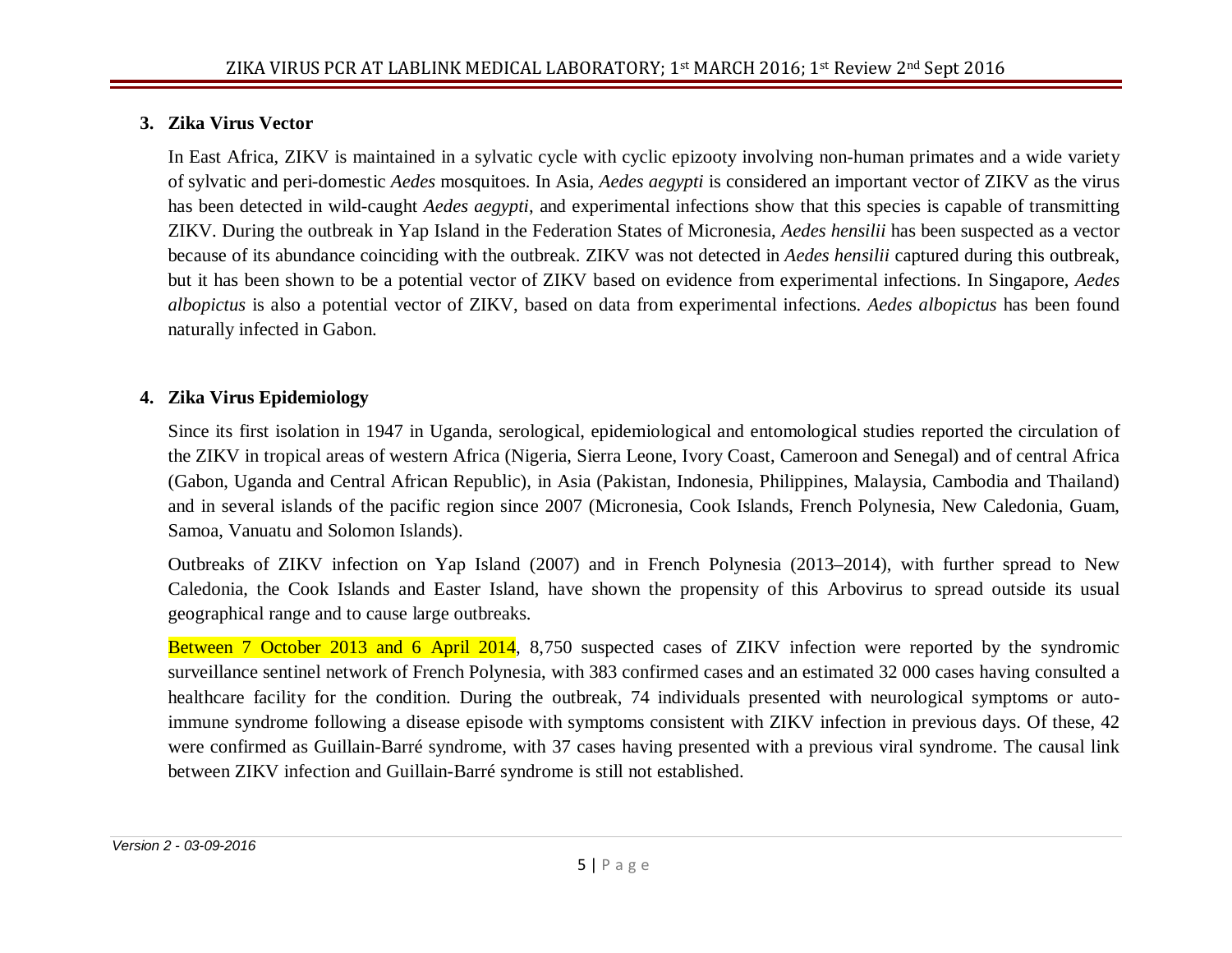Since 2014, indigenous circulation of ZIKV has been detected in the Americas. In February 2014, the public health authorities of Chile confirmed the first case of autochthonous transmission of ZIKV infection on Easter Island and cases were reported until June 2014. Since February 2015, cases of rash illness were reported in north-eastern Brazil in the states of Bahia, Maranhao, Pernambuco, Rio Grande do Norte, Paraíba and Sergipe. A total of 14 835 cases of acute exanthematous illness have been reported in 12 health districts of Salvador – the third city of Brazil – between 15 February 2015 and 25 June 2015 (overall attack rate 5.5 cases/10 000 inhabitants). Twenty-four case of Guillain-Barré syndrome were hospitalised during this period. The outbreak peaked in May at the time of ZIKV confirmation in patients leaving nearby Salvador city. During the same period the number of dengue cases did not vary substantially and 58 suspected chikungunya were identified by the Salvador Epidemiologic Surveillance Office. The authors suggest ZIKV as an etiological factor of this exanthematous illness outbreak because of the low frequency of arthralgia usually seen in chikungunya disease and concomitant confirmed ZIKV infections in the area.

In May 2015, the public health authorities of Brazil confirmed autochthonous transmission of ZIKV in the states of Bahia and Rio Grande do Norte. As of November 2015, 15 states had confirmed autochthonous virus transmission. In Brazil, between January and July 2015, 121 cases of neurological manifestations and Guillain-Barré syndrome have been notified in several north-eastern states with history of previous rash illness. Investigations were launched and are on-going regarding possible association with ZIKV infection. Phylogenetic analysis on serum samples from patients hospitalised in March at Santa Helena Hospital in Camaçari, Bahia, Brazil showed that ZIKV sequences identified belonged to the Asian lineage and showed 99% identity with a sequence from a ZIKV isolate from French Polynesia [In September 2015, Colombian health authorities reported the detection of the first autochthonous cases of ZIKV infection in the state of Bolívar. As of week 45, 488 confirmed cases of ZIKV infections and 1 583 suspected cases have been reported, distributed in 26 of the 36 departments].

In September 2015, Colombian health authorities reported the detection of the first autochthonous cases of ZIKV infection in the state of Bolívar. As of week 45, 488 confirmed cases of ZIKV infections and 1 583 suspected cases have been reported, distributed in 26 of the 36 departments.

On 3 November 2015, the Cape Verde Ministry of Health reported that 17 out of 64 blood samples sent for confirmation at Pasteur Institute in Dakar were positive for ZIKV and there were approximately 1 000 suspected cases with symptoms consistent with ZIKV infection as of 1 November 2015.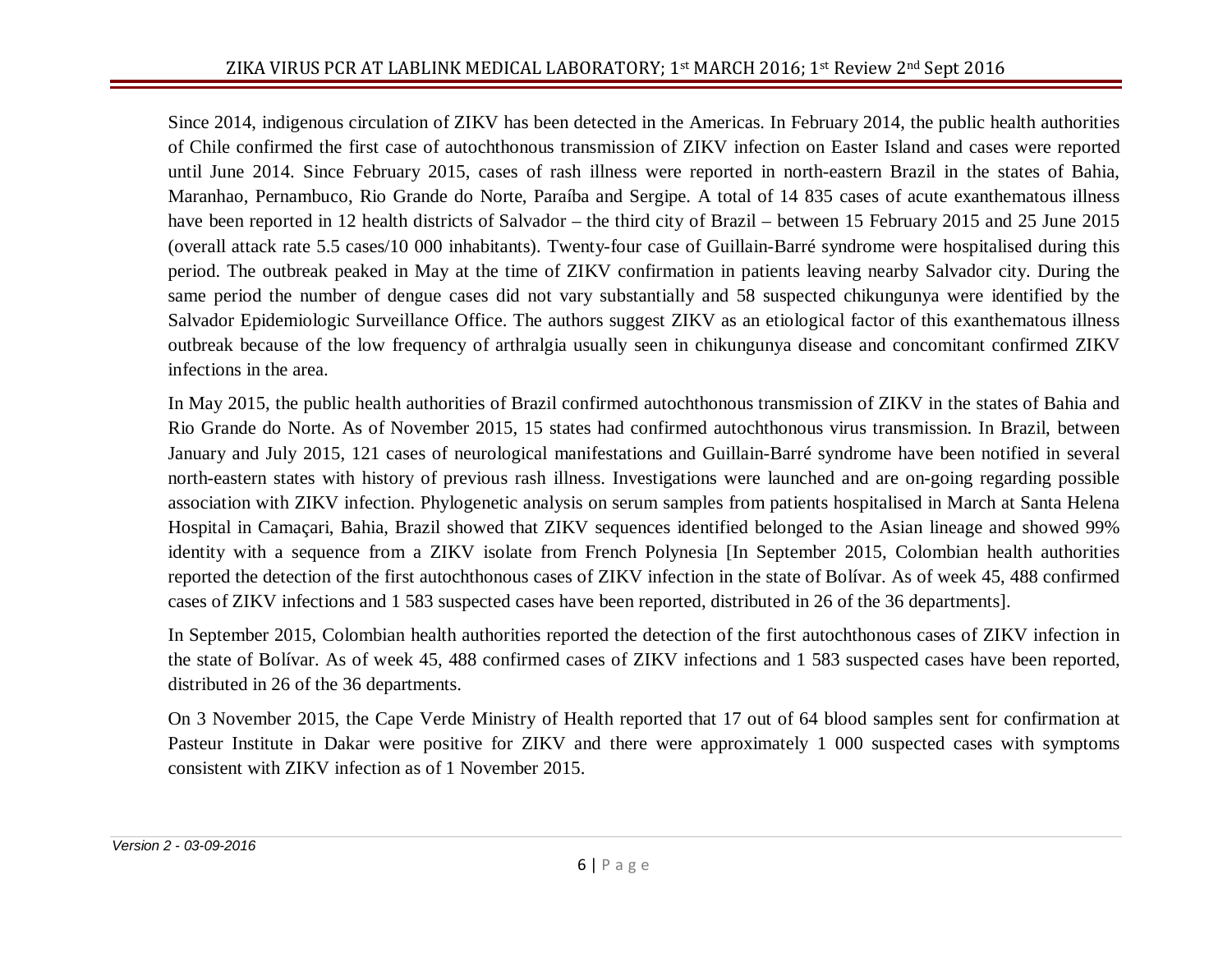On 12 November 2015, health authorities in Suriname reported five confirmed cases of ZIKV.

In conclusion, there is limited but increasing knowledge about ZIKV infection in humans. Uncertainties remain about disease complications, genetic susceptibility and levels of risk for pregnant women, newborns or patients presenting with specific comorbidities. The expansion of the ZIKV infections to South America constitutes a significant development in the epidemiology of this emerging vector-borne disease.

# **5. Microcephaly and congenital central nervous system malformations**

There is a significant increase in the number of babies born with microcephaly in the north-eastern states of Brazil. However, the magnitude and geographical spread of the increase has not yet been well characterised. To date, Brazilian health authorities have reported adverse pregnancy outcomes and/or congenital CNS malformations with laboratory confirmation of Zika virus in amniotic fluid, placenta or foetal tissues. The evidence regarding a causal link between Zika virus infections during pregnancy and congenital CNS malformations is substantial. Although the available information is not yet sufficient to scientifically confirm it, there is sufficient evidence to warrant public health actions as supported by the declaration of a Public Health Emergency of International Concern on 1 February 2016.

# **6. Guillain–Barré syndrome (GBS) and other post-infectious neurological syndromes**

Cases of GBS are continuing to be reported from the affected countries but no new scientific evidence regarding the association between Zika virus and GBS has been published since the 21 January 2016 Rapid Risk Assessment.

Following French Polynesia, Venezuela and El Salvador have reported an unusual increase in GBS above the baseline, concomitant with the development of Zika outbreaks in those countries. Two GBS cases among patients with confirmed Zika virus infection were reported in Martinique within two months after the start of the Zika outbreak. These observations support the role of Zika virus infection as a presumptive infection event preceding GBS. The consistency of the concomitant occurrence of Zika infections and GBS over place and time indicate the strong likelihood of an association between Zika virus infection and GBS. However, GBS is known to be associated with other infectious diseases that are prevalent in the Americas and the Caribbean. Therefore well designed prospective studies are required to firmly establish the strength of this association.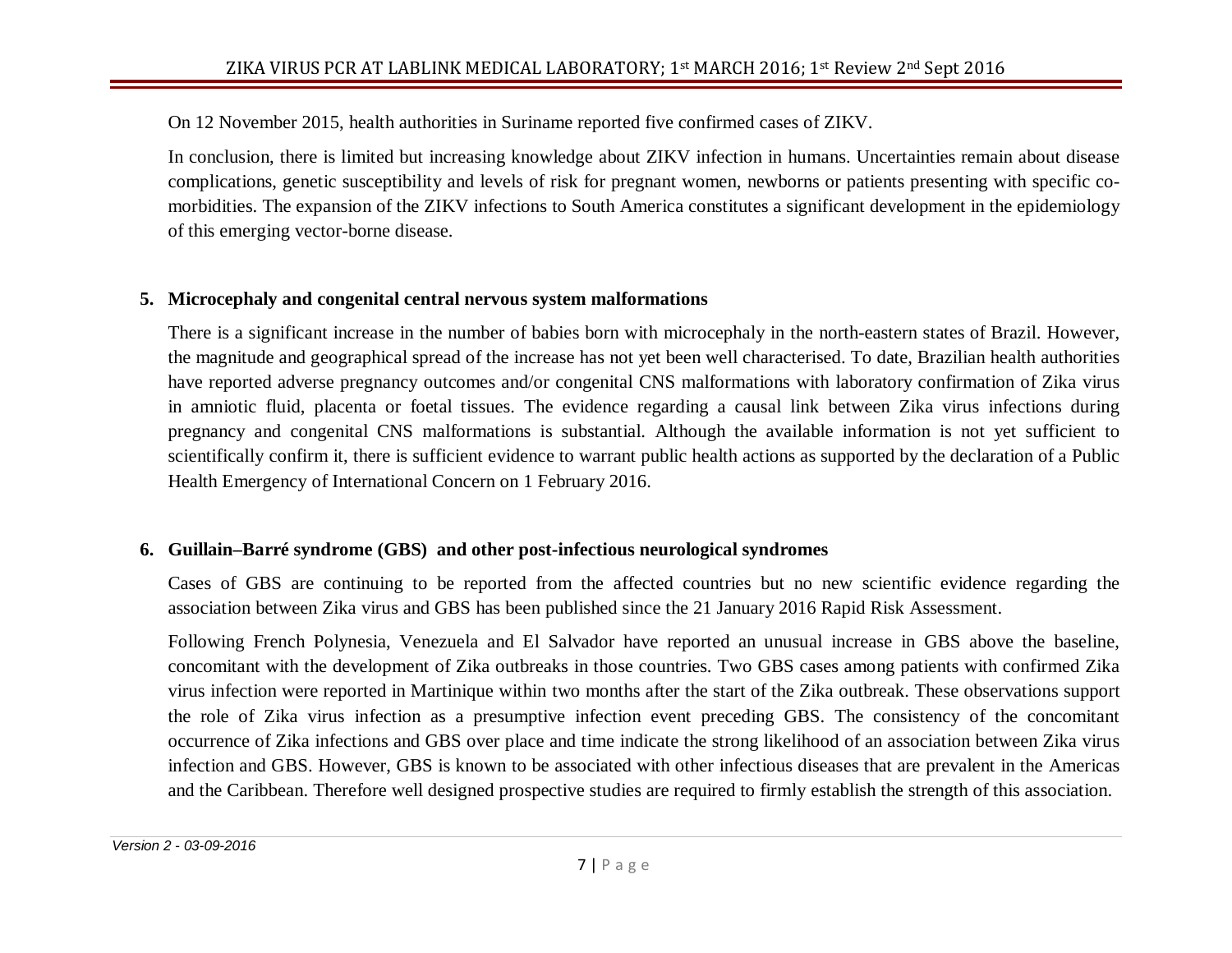# **7. Laboratory Diagnosis of Zika virus Infection**

# **7.1 Zika Virus PCR**

During the first 7 days of these illnesses, viral RNA can often be identified in serum, and RT-PCR is the preferred test for Zika, chikungunya, and dengue viruses. Because viremia decreases over time, a negative RT-PCR collected 5-7 days after symptom onset does not exclude flavivirus infection and serologic testing should be performed.

At Lablink Medical Laboratory, we are using Primerdesign Zika Virus Polyprotein Gene genesiq Advanced Kit. This kit is designed for in vitro detection of Zika viral specific RNA genomes based on real-time PCR technology and to have the broadest detection profile possible whilst remaining specific to the Zika viral genome. The primers and probe sequences in this kit have 100% homology with a broad range of Zika viral sequences based on a comprehensive bioinformatics analysis. Zika virus RNA can be detected in serum typically up to 3-5 days after the clinical onset; the viral load seems to peak when clinical signs appear (up to 10 days). Under optimal PCR conditions, this genesig Zika virus detection kits have high priming efficiencies of >95% and can detect less than 100 copies of target template.

The detection and identification of specific pathogen nucleic acids from individuals exhibiting signs and symptoms of infection response, as a diagnostic tool in conjunction with other clinical, epidemiological and laboratory data. The agent detected may not be the definite cause of the disease. A positive PCR result is a definite proof of current infection and it usually confirms the infecting pathogen as well. Negative results do not preclude infection and could potentially occur when the concentration of organisms in the specimen is below the limit of detection. The use of additional laboratory testing and clinical presentation must be taken into consideration in order to obtain the final diagnosis of infectious agents. If PCR results are negative, serological testing should be considered, especially 5 days or more after the onset of symptoms. Because Zika, Dengue and Chikungunya virus are endemic to the same geographical regions and cause similar symptoms, definite identification of the etiological agent is only possible with laboratory testing. Zika virus detection by means of RT-PCR should be done early (up to 10 days) after illness onset. Serological identification of the infecting agent in secondary or subsequent flaviviral infection and/or post flaviviral vaccination against yellow fever or Japanese Encephalitis viruses, may complicate the interpretation of serology results, due to the extensive cross-reactivity of flaviviral antibodies, eg. Dengue, Yellow Fever, Japanese Encephalitis, Usutu Virus and West Nile Virus.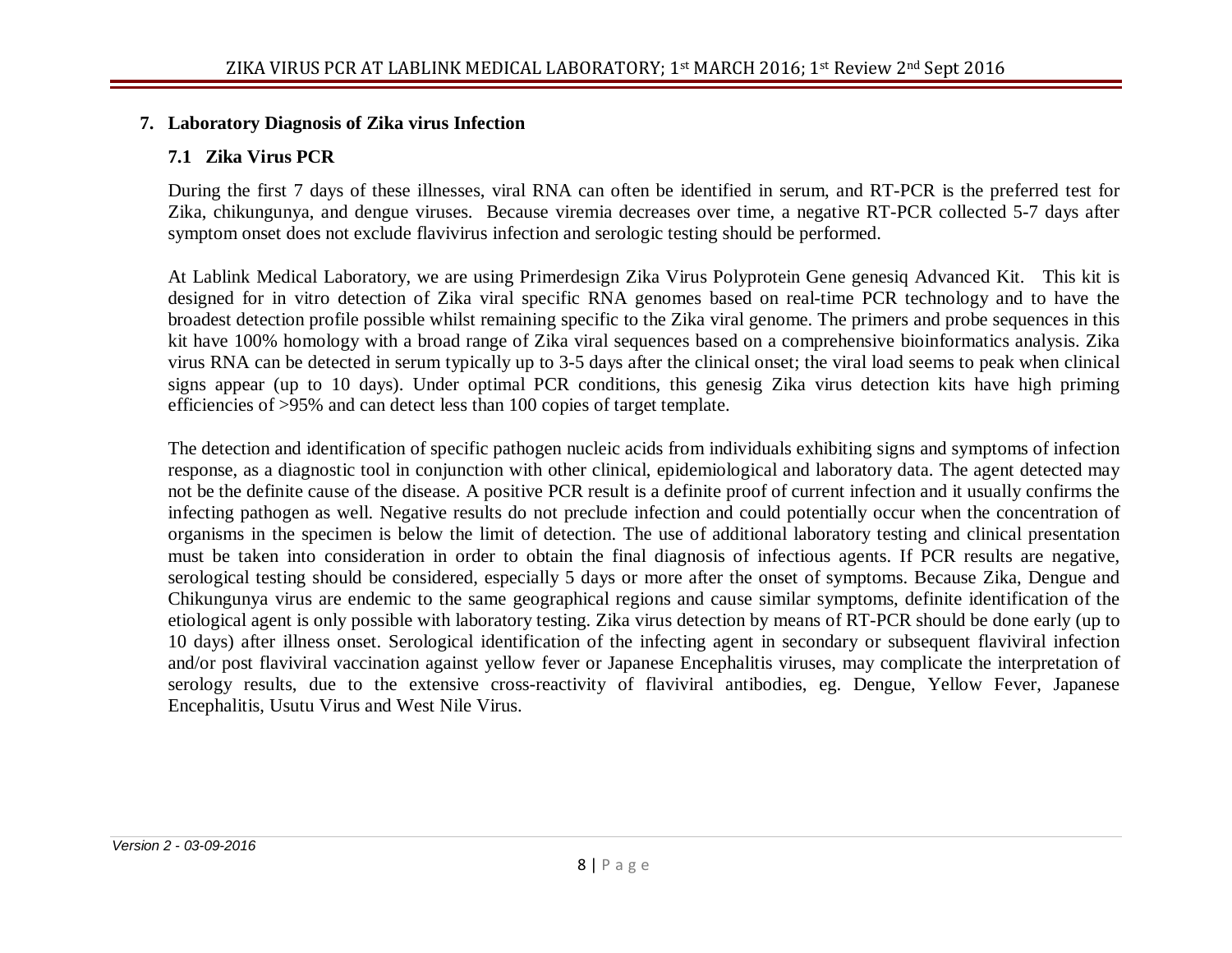#### **7.2 Zika Virus Serology**

Virus-specific IgM antibodies may be detectable >4 days after onset of illness. However, serum collected within 7 days of illness onset may not have detectable virus-specific IgM antibodies. IgM antibodies against Zika virus, dengue viruses, and other flaviviruses have strong cross-reactivity which may generate false positive results in serological tests.

IgM antibodies typically persist for approximately 2-12 weeks. In patients with a compatible clinical syndrome, serum collected as early as 4 days after illness onset can be tested by Zika, chikungunya, and dengue virus-specific IgM ELISA and positive results confirmed by testing for neutralizing antibodies.

Due to serological cross-reactivity between flaviviruses, current IgM antibody assays cannot reliably distinguish between Zika and dengue virus infections. Therefore, an IgM positive result in a dengue or Zika IgM ELISA test should be considered indicative of a recent flavivirus infection. Plaque-reduction neutralization tests (PRNT) can be performed to measure virusspecific neutralizing antibodies and may be able to determine the cause of primary flavivirus infection. In patients who have received yellow fever or Japanese encephalitis vaccination or infected with another flavivirus in the past, cross-reactive antibodies in both the IgM and neutralizing antibody assays may make it difficult to identify which flavivirus is causing the patient's current illness.

Serologic testing for Zika virus infection may be performed on serum specimens from asymptomatic pregnant women. Serologic test interpretation is complex; a positive IgM result can be difficult to interpret since cross-reactivity can occur with related flaviviruses. PRNT may be able to discriminate between cross-reacting antibodies in primary flavivirus infections. In addition, a negative Zika IgM result obtained 2 to 12 weeks after travel suggests that infection did not occur. Based on experience with other flaviviruses, we expect that antibodies will be present at least 2 weeks after virus exposure and persist for at least 12 weeks. Information about the performance of serologic testing of asymptomatic individuals is limited.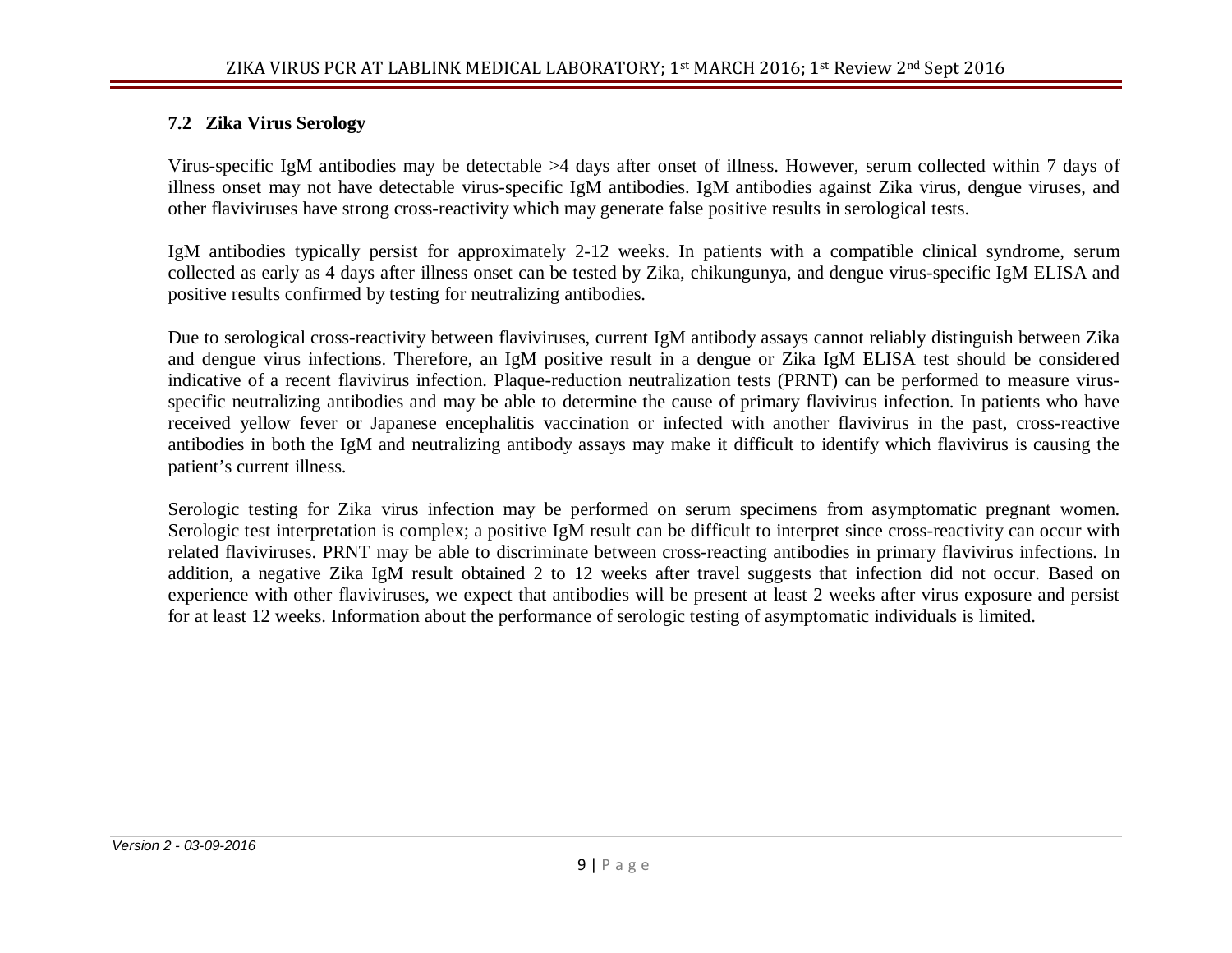# **Table 1 : Zika Virus PCR**

|     | No. Test   | <b>Specimen</b>                                                                             | <b>Container</b>                                                                                                           | <b>Storage/ Transportation</b><br><b>Requirement</b>                                                                                                                                                                            | <b>Method</b>        | <b>Note</b>                                                                                                                                                                                                                                                                                                                                                                                                                                                                                                                                                                                                                                                                                                                                          |
|-----|------------|---------------------------------------------------------------------------------------------|----------------------------------------------------------------------------------------------------------------------------|---------------------------------------------------------------------------------------------------------------------------------------------------------------------------------------------------------------------------------|----------------------|------------------------------------------------------------------------------------------------------------------------------------------------------------------------------------------------------------------------------------------------------------------------------------------------------------------------------------------------------------------------------------------------------------------------------------------------------------------------------------------------------------------------------------------------------------------------------------------------------------------------------------------------------------------------------------------------------------------------------------------------------|
| 1.0 | <b>PCR</b> | Zika virus RNA Whole Blood, or EDTA tube, or $2 - 8$ °C<br>Plasma, or<br>Serum, or<br>Urine | <b>EDTA Tube</b><br>with Plasma<br>Separator, or<br><b>Plain Tube</b><br>with Serum<br>Separator, or<br>Urine<br>Container | (up to 24 hours)<br>Note:<br>If storage or transport will<br>exceed 24 hours, freeze<br>serum or plasma at -20°<br>Celcius, or lower.<br>Ship on dry ice if the<br>specimens have been<br>frozen at - 20° Celcius, or<br>lower. | <b>Real-Time PCR</b> | <b>Note 1: General</b><br>Zika virus RNA can be detected in serum typically up to<br>3-5 days after the clinical onset; the viral load seems to<br>peak when clinical signs appear (up to 10 days).<br>Under optimal PCR conditions, this genesig Zika virus<br>detection kits have high priming efficiencies of >95%<br>and can detect less than 100 copies of target template.<br><b>Note 2: Result</b><br>Non-detected<br>No Zika Virus Specific Nucleic Acid is detected. The<br>sample does not contain detectable amounts of Zika<br>Virus specific RNA.<br><b>Detected (Preliminary Report)</b><br>Zika Virus Specific Nucleic Acid detected. Send positive<br>samples to the national reference laboratory, IMR for<br>confirmatory testing. |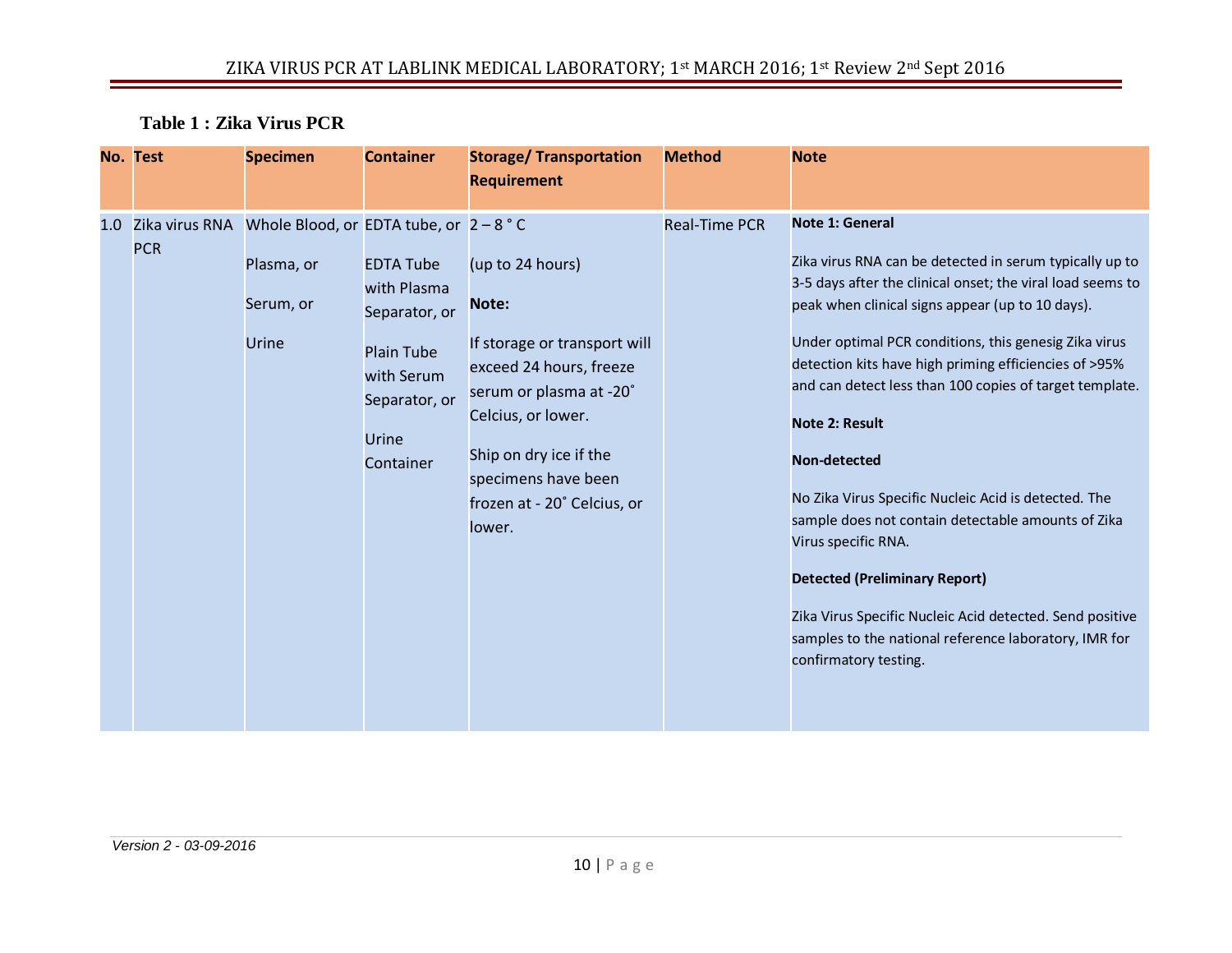**8. Lablink Testing Algorithm for Molecular detection of Zika Virus RNA (Based on National Coordination Meeting of Zika Virus Testing, Dated 9th September 2016)**